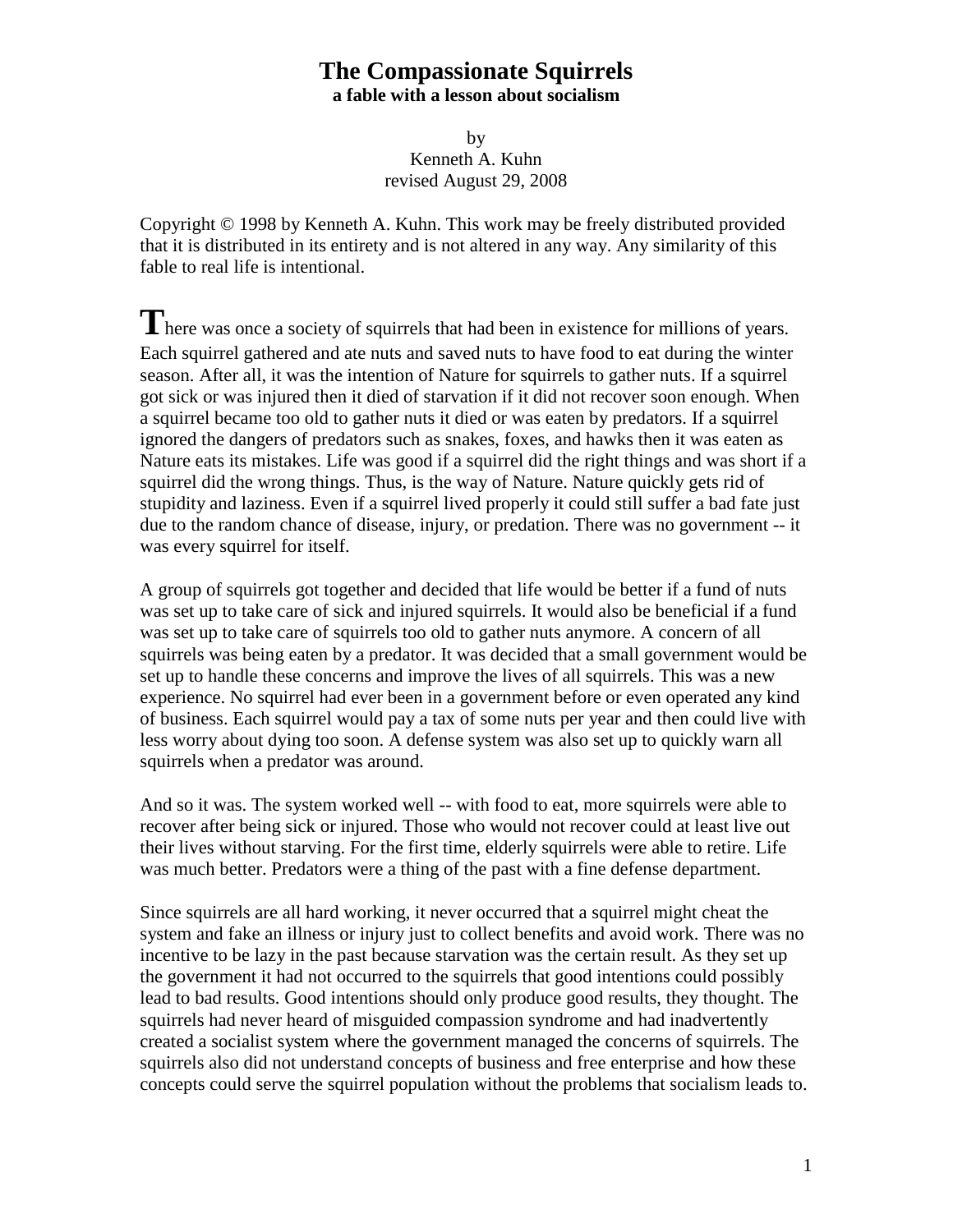Eventually, a few squirrels learned how to cheat the system and receive benefits instead of working. The other squirrels were starting to get a little suspicious of this but it was hard to prove. The tax required to maintain this system had to be increased. The number of squirrels working in the bureaucracy had to be increased too. Being paid a salary of nuts to do bureaucratic work was easier than gathering nuts so there was no incentive to do anything about any squirrels who were cheating. Cheating squirrels actually helped the bureaucracy grow faster and thus raise the salaries of the bureaucrats.

The cheating squirrels started having offspring. The offspring also qualified for benefits. The young squirrels played just as the young squirrels of the nut-gatherers but did not learn how to gather nuts. They only learned that they had the right for nuts to be provided to them. In fact, they wondered why other squirrels would work when nuts could be had for free. The other squirrels must be stupid. As these young squirrels grew up they too had offspring. Since they were not occupied in gathering nuts they had time to have much more offspring than the working squirrels. They had more offspring than they could care for and needed more government services to assist them. With socialism it takes a village to raise a squirrel. The ever increasing number of squirrels to take care of required an ever increasing government and taxes. Although the government squirrels were working they were no longer gathering nuts so taxes on the ever fewer nut gathering squirrels had to be increased again to support the growing bureaucracy and beneficiaries.

Taxes were increased again and again and the "fortunate" nut gathering squirrels were working harder and harder to provide for themselves as well as for the "unfortunate" nonworking squirrels living on government benefits and also for the increasing government services. There was a slow but steady increase in the number of nut gatherers who figured out how to be just about as well off by becoming non-working.

The nut gathering squirrels complained more and more but they did not have enough votes to change the system. They were called all sorts of bad names such as rich, greedy, mean-spirited, right-wing, uncaring, and evil. They were even accused of tax schemes to create tax breaks for the wealthy. Welfare for the rich was denying the poor of what they rightfully deserved as any nuts not taken as taxes were nuts essentially stolen from the poor. Any tax relief for the nut gathering squirrels was seen as placing an unfair tax burden on the poor. As the nut gathering squirrels were gathering more and more nuts just to keep up with the taxes it was pointed out that there was a widening gap between the fortunate and the unfortunate squirrels. The gap could be made to appear particularly wide if the before taxes income of the fortunate was compared with the before benefit income of the unfortunate. Economic justice would insure that no squirrel could get unfairly ahead on this "level" playing field.

With great secrecy, one night the nut gathering squirrels abandoned their homes and store of gathered nuts and moved to a new forest far away. The next morning the non-working squirrels gleefully took over the homes and had a feast on the stores of nuts. Life would now be very good with the rich squirrels gone. This is what they had been wishing for and the unfortunate could now have what they had always deserved. True to the laws of Nature they would ultimately get what they deserved.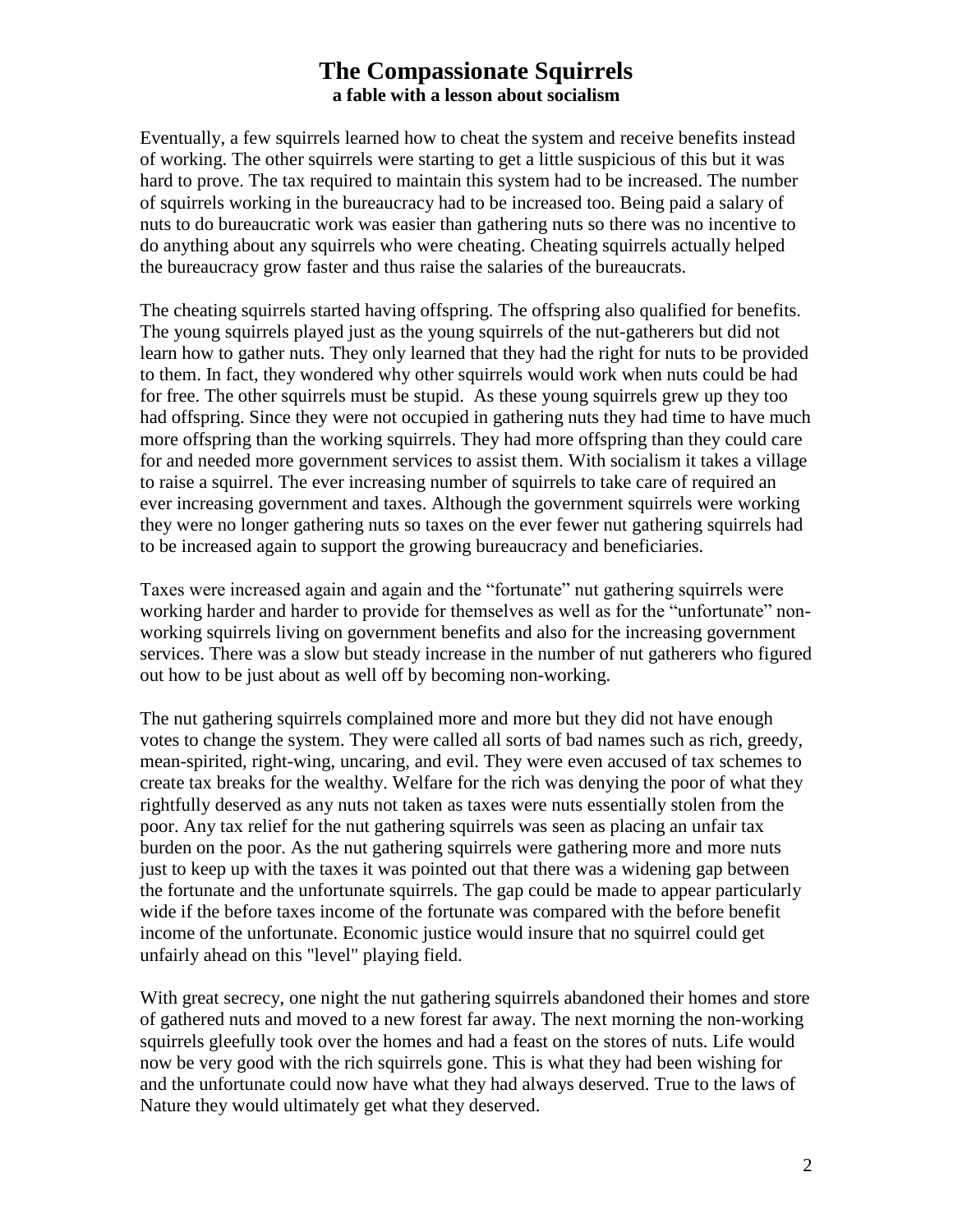The wealth of nuts was being quickly consumed. It then occurred to the able-bodied nonworking squirrels that the sick, injured, and retired squirrels could not really enjoy life anyway and were a drain on the wealth of nuts. These squirrels were labeled as "bad" enemies of "good" squirrels. Most of the "bad" squirrels had previously been the evil fortunate nut-gathering squirrels who had made life so hard for the unfortunate "good" squirrels. Now these "bad" squirrels were eating the nuts that the "good" squirrels deserved -- stealing from the poor. This serious threat had to be eliminated and so there was a mass extermination of the "bad" squirrels. The "good" squirrels felt completely justified. There was much rejoicing. Now there were only "good" squirrels. Life would once again be good.

No squirrel knew how to gather nuts anymore. Some squirrels worked (as in every crowd there is always a squirrel that works harder) at learning how and did, but the other squirrels quickly took the nuts. After all, those greedy squirrels who worked did not need the nuts and the needy squirrels who did not work, did. It was much easier to take nuts rather than work for them.

There was no longer a government -- it died a quick death without the tax revenue. There had been a defense department that had done an excellent job at keeping predators away. During previous times, many of the non-working squirrels believed that they could have even more nuts for themselves if nuts were not wasted feeding squirrels working in the defense department. After all, when was the last time a squirrel was eaten by a predator? With the defense department gone and since most squirrels knew nothing about avoiding predators (the government had always done that for them), the snakes, foxes, and hawks now had an easy feast. The wish to get what they deserved had finally come true for the "good" squirrels.

The population of squirrels rapidly fell. In the end, the surviving squirrels were those who did figure out how to gather nuts and learned how to deal with predators. These squirrels learned what their great, great, great ancestors had known; that a squirrel has to work with Nature, not against it. Squirrels survive only by working -- Nature does not provide a living for free. Things had been fine as long as only sick and injured squirrels received a free living as their numbers would always be small and could be supported by the system. This level of compassion is compatible with Nature as there is a balance between providing a free living to a disabled squirrel in exchange for the same being done for a working squirrel should the working squirrel become disabled. Overall survival is enhanced - that is what Nature is about.

Misguided compassion is extending a free living to squirrels who are just lazy. The problems that this causes generally call for more misguided compassion which in turn continues to make things worse. It seems that more socialism is necessary to solve the problems that socialism causes. Misguided compassion is a violation of the laws of Nature and can not go on indefinitely. When living creatures go against the laws of Nature the death rate must increase and increase until the laws are again followed.